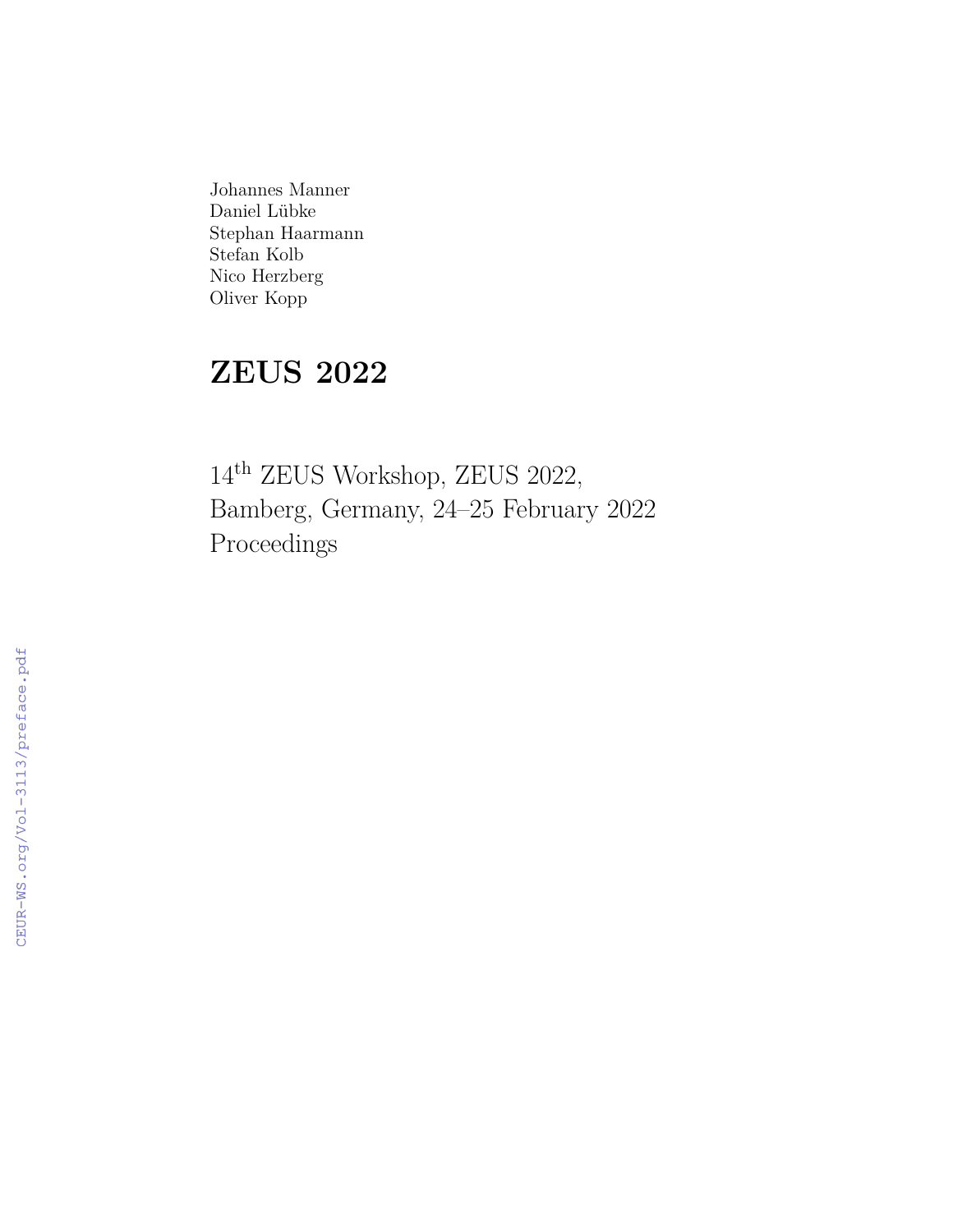#### **Volume Editors**

Johannes Manner University of Bamberg, Distributed Systems Group An der Weberei 5, DE-96049 Bamberg johannes.manner@uni-bamberg.de

Daniel Lübke Digital Solution Architecture

Stephan Haarmann Hasso Plattner Institute, Business Process Technology Prof.-Dr.-Helmert-Str. 2-3, DE-14482 Potsdam stephan.haarmann@hpi.de

Stefan Kolb JabRef Research stefan.kolb@jabref.org

Nico Herzberg Campeleon GmbH Gostritzer Str. 61, 01217 Dresden

Oliver Kopp JabRef Research oliver.kopp@jabref.org

*Copyright ©2022 for the individual papers by the papers' authors. Copyright ©2022 for the volume as a collection by its editors. This volume and its papers are published under the Creative Commons License Attribution 4.0 International (CC BY 4.0).*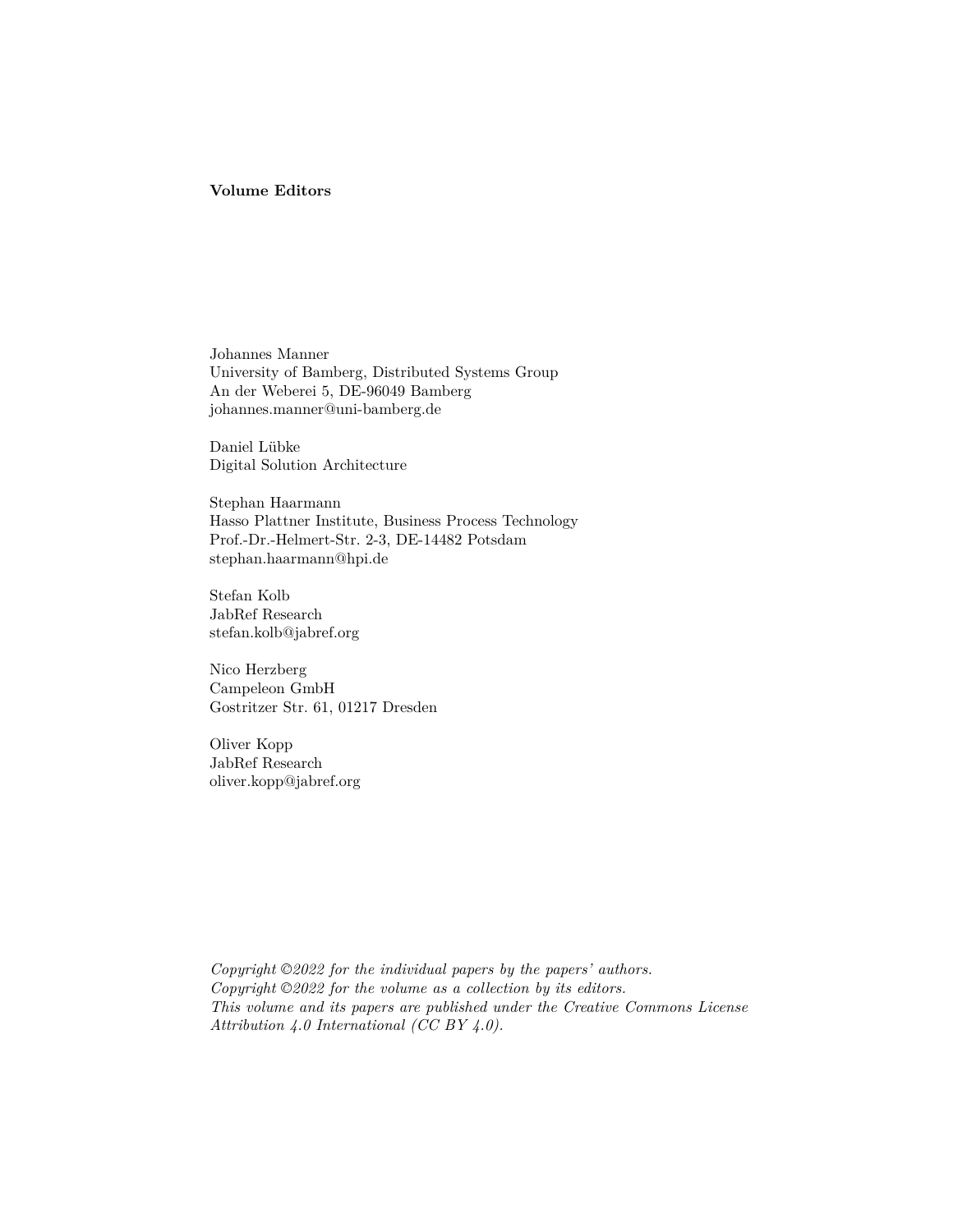#### **Preface**

In February 2022, we had the pleasure to organize the  $14<sup>th</sup>$  edition of the ZEUS Workshop planned in Hannover, Germany. Due to the ongoing covid-19 pandemic, the workshop was held virtually, giving us the chance to also invite our PC members which are one of ZEUS' success factors. Thanks a lot for your reviewing work and the ongoing support.

This workshop series offers young researchers an opportunity to present and discuss early ideas and work in progress as well as to establish contacts among young researchers. For this year's edition, we selected all twelve submissions for presentation at the workshop. Each submission went through a thorough peer-review process and was assessed by at least four members of the program committee with regard to its relevance and scientific quality. The accepted contributions cover the areas of Business Process Management, Cloud Computing, Microservices, Software Design, and the Internet of Things.

The workshop program was further enriched by keynotes from both academia and the industry. Niall Deehan from Camunda Services GmbH gave a talk about the functionality of Camunda Modeler for *Fixing Shortfalls of REST in Modern architectures*. Prof. Dr. Kurt Schneider from the University Hannover presented his research insights on *A Socio-Technical Perspective on BPMN*. The best presentation award was given to Elias Baalmann from the University Hannover for his presentation on *Algorithmic Classification of Layouts of BPMN Diagrams*.

The workshop was generously sponsored by Camunda Services GmbH.

Bamberg, February 2022 Johannes Manner

Daniel Lübke Stephan Haarmann Stefan Kolb Nico Herzberg Oliver Kopp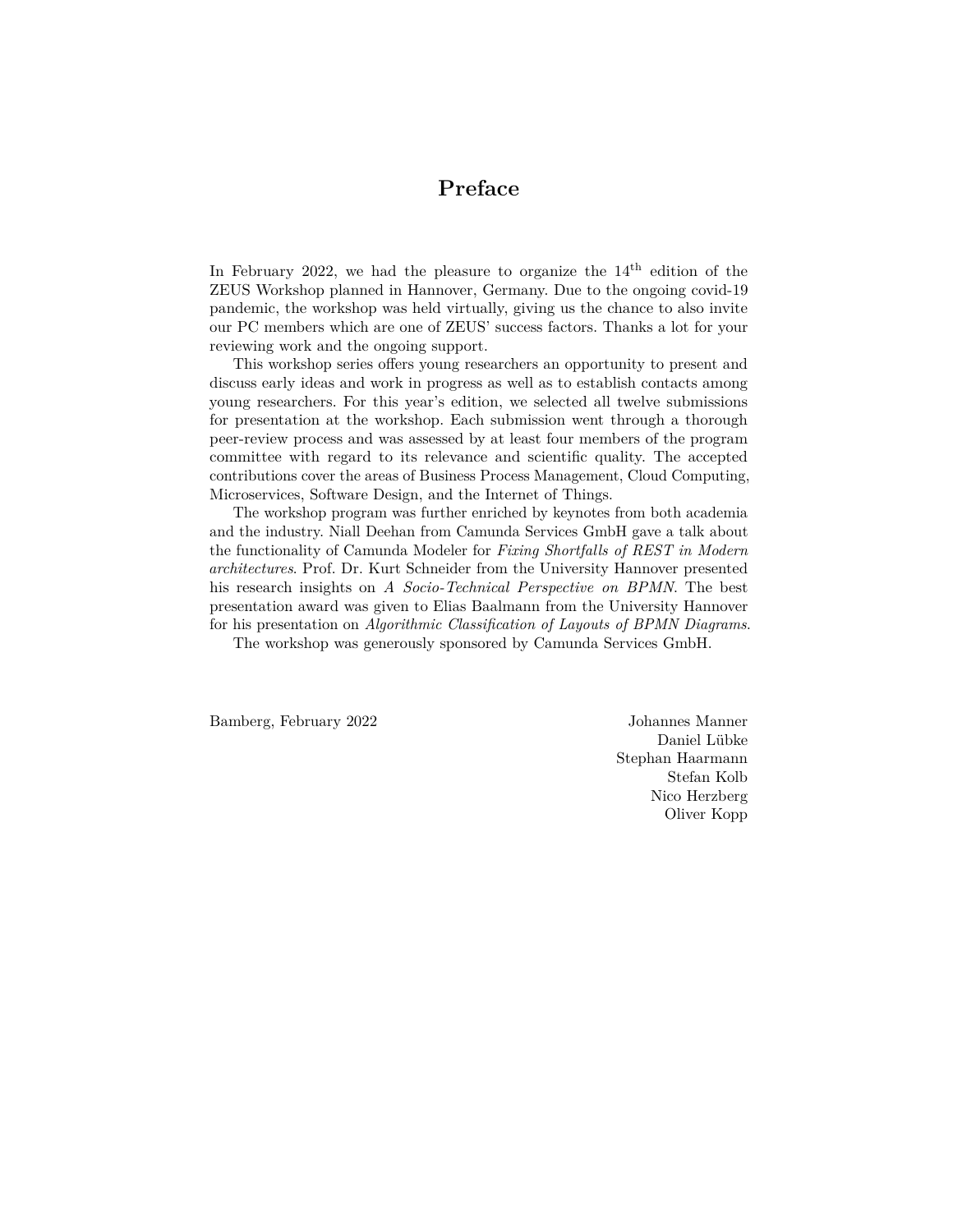### **Organization**

#### **Steering Committee**

| Nico Herzberg    | Campeleon GmbH                                  |
|------------------|-------------------------------------------------|
| Oliver Kopp      | JabRef Research                                 |
| Stefan Kolb      | JabRef Research                                 |
| Stephan Haarmann | Hasso Plattner Institute, University of Potsdam |
| Johannes Manner  | University of Bamberg                           |

#### **Local Organizer**

Daniel Lübke Digital Solution Architecture

**Web Chair**

Robin Lichtenthäler University of Bamberg

Sebastian Böhm University of Bamberg

#### **Program Committee Chairs**

Stephan Haarmann Hasso Plattner Institute, University of Potsdam Johannes Manner University of Bamberg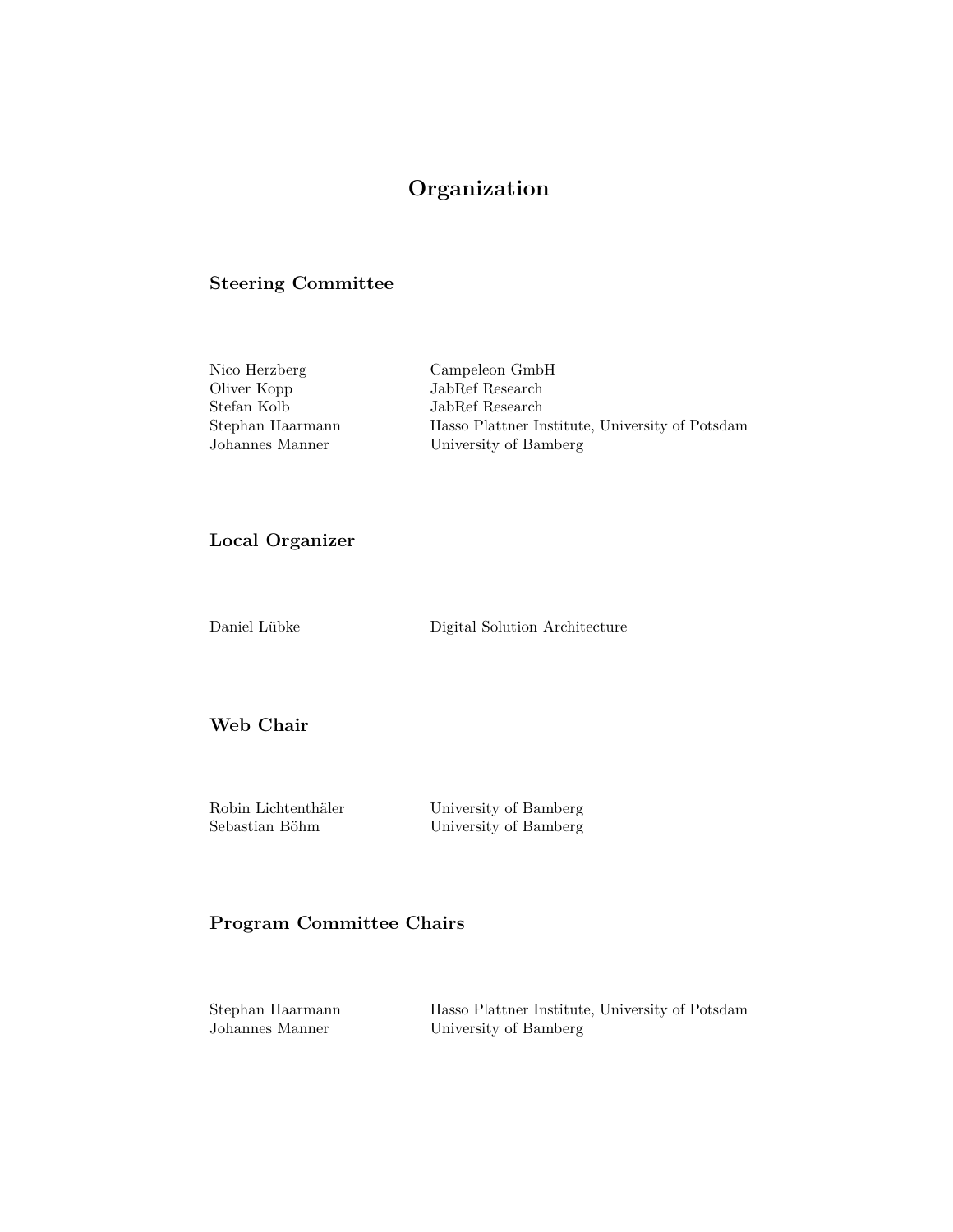## **Program Committee**

| Saimir Bala                 | Vienna University of Economics and Business     |
|-----------------------------|-------------------------------------------------|
| Marius Breitmayer           | University of Ulm                               |
| Achim D. Bruckner           | University of Exeter                            |
| Sebastian Böhm              | University of Bamberg                           |
| Jonas Cremerius             | Hasso Plattner Institute, University of Potsdam |
| Stephan Fahrenkrog-Peterson | Humbodt-Universität Berlin                      |
| Manuel Fritz                | University of Stuttgart                         |
| Georg Grossmann             | University of South Australia                   |
| Lukas Harzenetter           | University of Stuttgart                         |
| Thomas Heinze               | German Aerospace Center                         |
| Pascal Hirmer               | University of Stuttgart                         |
| Christoph Hochreiner        | Compass Verlag                                  |
| André van Hoorn             | University of Hamburg                           |
| Martin Kabierski            | Humboldt-Universität zu Berlin                  |
| Simone König                | Mercedes-Benz AG, TU Munich                     |
| Jan Ladleif                 | Hasso Plattner Institute, University of Potsdam |
| Jörg Lenhard                | SAP SE                                          |
| Robin Lichtenthäler         | University of Bamberg                           |
| Daniel Lübke                | Digital Solution Architecture                   |
| Matteo Nardelli             | University of Rome Tor Vergata                  |
| Adrian Rebmann              | University of Mannheim                          |
| Fabiana Rossi               | University of Rome Tor Vergata                  |
| Jan Sürmeli                 | FZI Forschungszentrum Informatik, Karlsruhe     |
| Stefan Winzinger            | University of Bamberg                           |
|                             |                                                 |

#### **Sponsoring Institutions**

Camunda Services GmbH